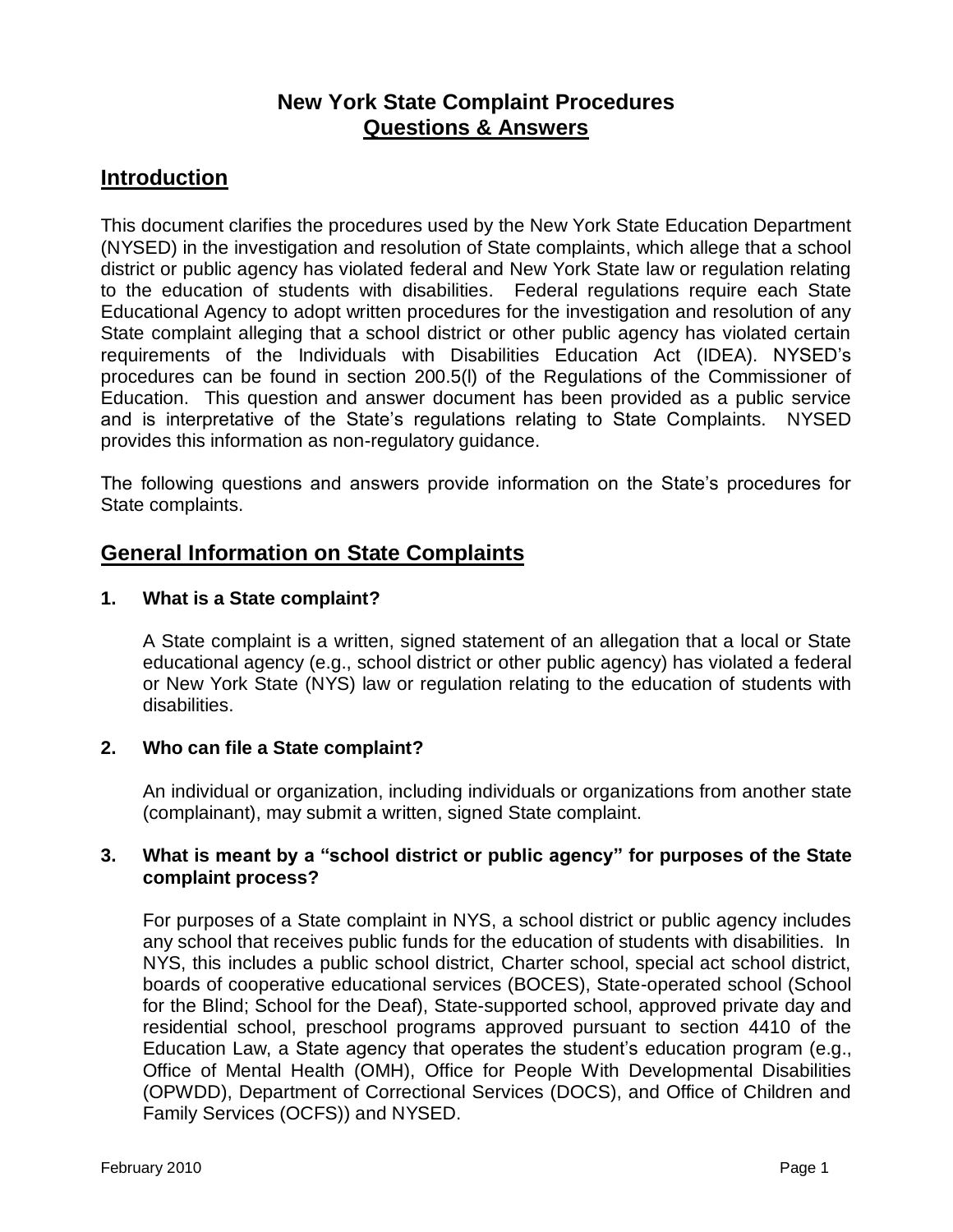#### **4. Can a State complaint be filed to enforce the decision of an impartial hearing officer?**

Yes. A State complaint may be filed if a school district or public agency fails to implement the decision of an impartial hearing officer.

## **Filing a State Complaint**

#### **5. Who can submit a State complaint?**

Any individual or organization, including an individual or organization from another State may submit a State complaint.

### **6. Where would a State complaint be filed?**

The original signed State complaint must be filed with NYSED's Special Education Services at the following address:

> New York State Education Department Office of Special Education 89 Washington Avenue, Room 309 Albany, New York, 12234 Attention: State Complaints

Note: NYSED does not accept electronic mail or facsimile transmittals of a State complaint as they do not meet the original signature requirement under section 200.5(l)(1)(iv) of the Regulations of the Commissioner of Education.

### **7. Is there a time limit for submitting a State complaint?**

Yes. The State complaint must allege a violation that occurred not more than one year prior to the date that the State complaint is received. There is no exception provided in federal and State regulation to the one year time limit for filing a State complaint.

### **8. Must the complainant send a copy of the State complaint to the school district or public agency?**

Yes. To ensure that the school district has knowledge of the issues raised in the State complaint and an opportunity to resolve these directly with the parent or other parties filing the State complaint, a copy of the State complaint must be forwarded to the school district or public agency serving the student, at the same time the State complaint is filed with NYSED [8 NYCRR section  $200.5(1)(1)(v)$ ]. It is recommended that the complainant indicate in the State complaint if a copy of the State complaint was provided to the school district or public agency named in the complaint.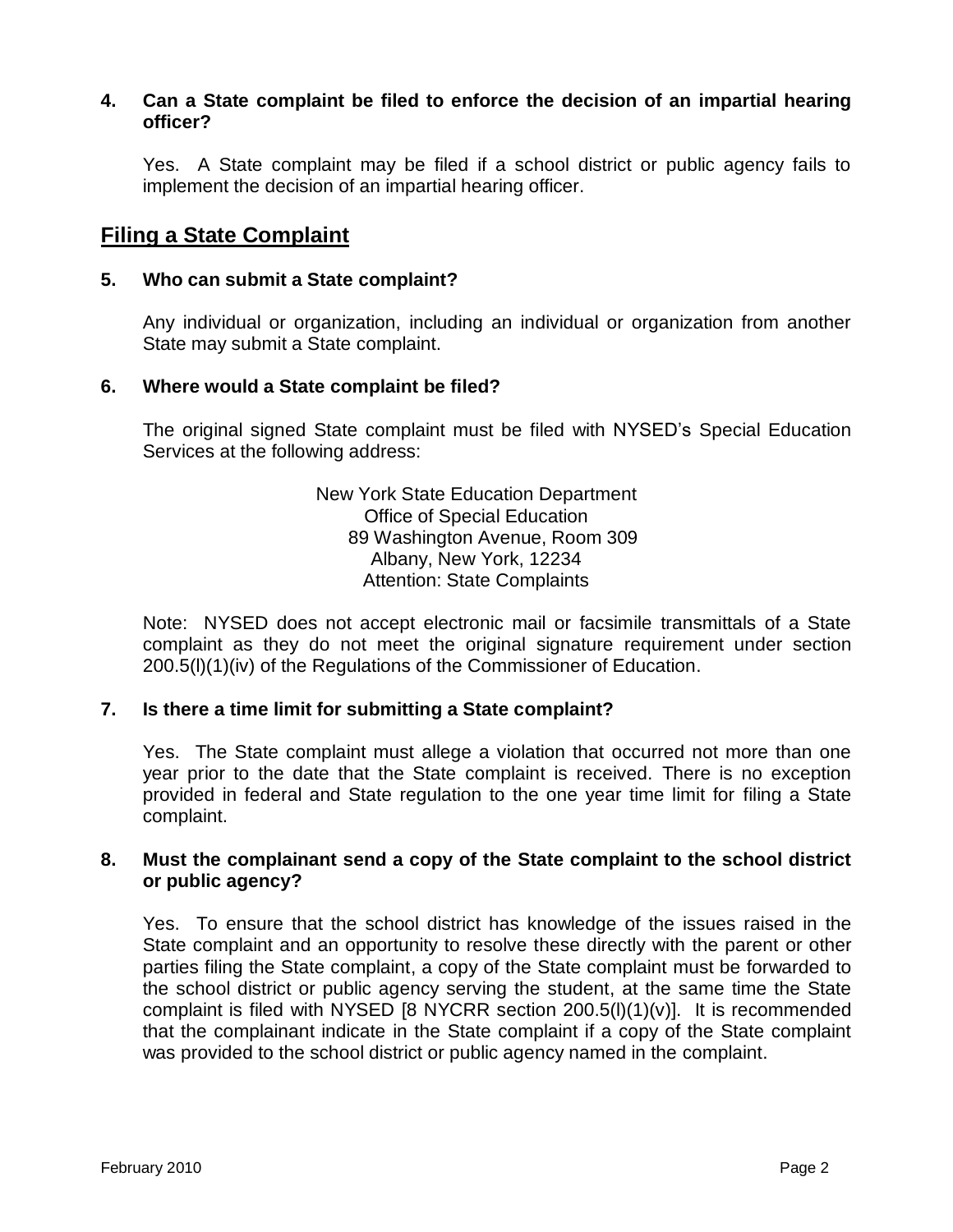### **9. When the school district or public agency receives a State complaint, must it provide the parent with a copy of the procedural safeguards notice?**

Yes. Upon receipt of the parent's first State complaint in a school year, the parent must be given a copy of the procedural safeguards notice. For purposes of this requirement, school year means July 1 to June 30.

# **Required Components of a State Complaint**

### **10. What information must be included in a complainant's submission of a State complaint?**

The written State complaint must include the following:

- a. a statement alleging that the school district or public agency has violated a federal or State law or regulation relating to the education of a student(s) with disabilities;
- b. the supporting facts upon which the statement is based (supporting fact means the information provided by the complainant that supports his or her belief that there has been a violation);
- c. the signature and contact information for the complainant; and
- d. if alleging violations with respect to a specific student:
	- i. the name and address of the residence of the student;
	- ii. the name of the school the student is attending;
	- iii. in the case of a homeless child or youth, available contact information for the student and the name of the school the student is attending;
	- iv. a description of how the alleged violation affected the student (i.e., nature of the problem of the student) including facts relating to the problem; and
	- v. a proposed resolution of the problem to the extent known and available to the complainant at the time the State complaint is filed.

The 60-day timeline for NYSED to issue its decision for a State complaint begins upon receipt of a State complaint that includes all of the above information, as required, and that includes an original signature. Submissions of a State complaint that reference other documents where information can be found in lieu of providing such information in the State complaint submission itself will not be considered to include all of the required information.

### **11. Does NYSED have a sample form for filing a State complaint?**

Yes. The *Sample New York State Complaint Form* is available at: [www.p12.nysed.gov/specialed/publications/policy/samplecomplaint.htm](http://www.p12.nysed.gov/specialed/publications/policy/samplecomplaint.htm)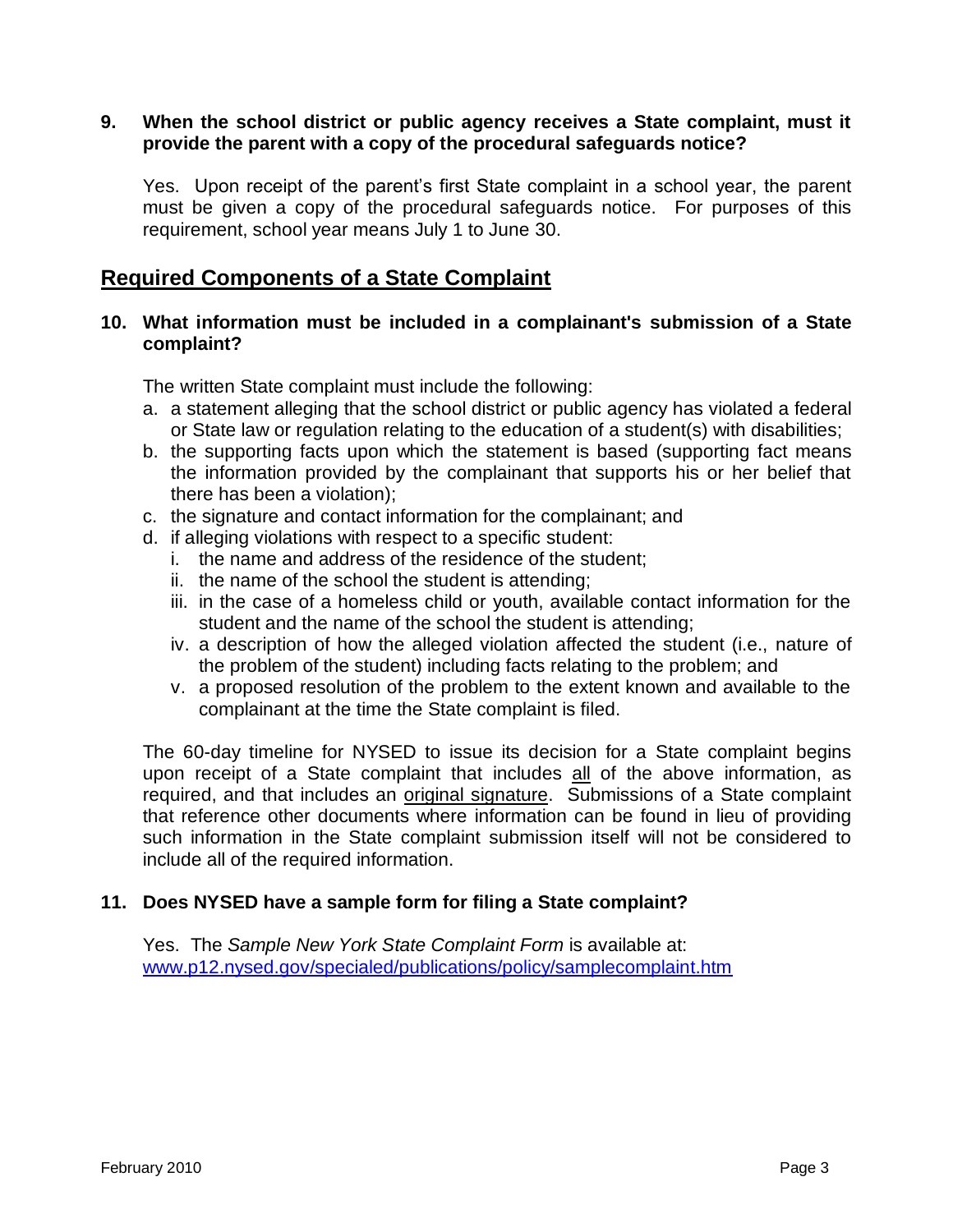### **12. Is an individual/organization required to file a State complaint using** *NYSED's Sample State Complaint Form***?**

No. While use of the *Sample New York State Complaint Form* is recommended, it is not required. An individual or organization submitting a State complaint who does not use the State's sample form must still provide all of the required information as identified in Question 10 above. Using the State's sample form would help the party submitting the complaint to ensure all the required information is provided.

## **Review of a State Complaint**

### **13. What actions does NYSED take when it receives a State complaint?**

When NYSED receives a State complaint, it first determines:

- a. Whether the State complaint includes an original signature. Regulations require that a State complaint include an original signature. Therefore, a complaint submitted by electronic mail or facsimile cannot be accepted as a State complaint since it would not meet the original signature requirement. In addition, anonymous or unsigned complaints cannot be treated as a State complaint.
- b. Whether the State complaint alleged violations occurred within 12 months of the date that the State complaint was received by NYSED. Federal and State regulations require that the complaint must allege a violation that occurred not more than one year prior to the date that the State complaint is received. A complaint that alleges a violation that occurred more than one year prior to the date that the State complaint is received. cannot be investigated as a State complaint.
- c. Whether the alleged law/regulatory violations in the State complaint relate to the education of students with disabilities. NYSED will only investigate State complaints that allege a violation of a federal or State law or regulation relating to the education of students with disabilities. NYSED will notify the complainant when the allegation will not be investigated because it does not meet this standard and, when appropriate, inform the complainant about other options for addressing those concerns.
- d. Whether the State complaint includes supporting facts for each alleged violation. Each statement of alleged violation in a State complaint must include the facts upon which the statement is based. General statements about the school, school district or program lacking the facts or specificity to support the statement needed for NYSED to focus the allegation on a particular student, group of students or practice are not sufficient to constitute a State complaint. For example, a State complaint alleging a law/regulatory violation of the least restrictive placement requirements for students with disabilities that is based solely on submission of school, district or program special education placement data would be considered as having insufficient facts for the alleged violation. If it is determined that an allegation is not supported by sufficient facts, NYSED will inform the complainant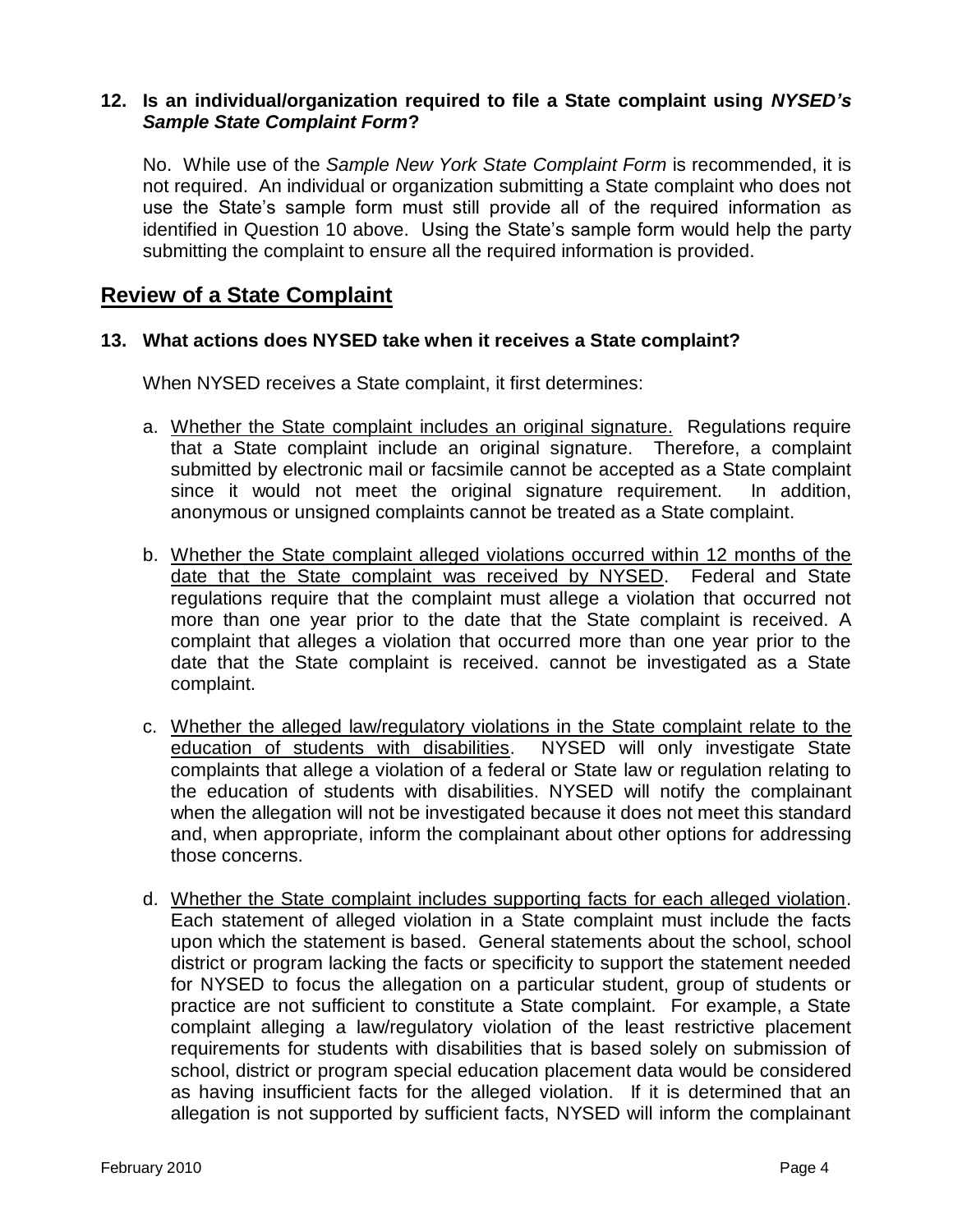that sufficient facts have not been provided and that an investigation of the identified allegation will not be initiated.

- e. Whether any of the State complaint allegations are currently being addressed in an impartial hearing. Under federal and State requirements, NYSED must set aside any part of a State complaint that is currently being addressed in an impartial hearing or an appeal of the hearing decision. If it is determined that any of the allegations are the subject of a pending<sup>1</sup> or ongoing impartial hearing, NYSED must set aside (i.e., will not proceed with an investigation of) those issues. Upon completion of the impartial hearing, if the issue(s) has not been addressed in the impartial hearing officer's decision, a complainant may contact NYSED to reopen the State complaint investigation on the issue(s), thus establishing a new 60 calendar day investigation timeline.
- f. Where an issue raised in a State complaint has been previously decided in an impartial hearing conducted pursuant to Education Law section 4404 and involving the same parties, the decision of the impartial hearing officer is binding regarding that issue and therefore NYSED will not investigate.

### **CONDITIONS THAT PRECLUDE THE INVESTIGATION OF A STATE COMPLAINT**

### **14. Under what circumstances will NYSED dismiss a State complaint or an issue in a State complaint without an investigation?**

NYSED will dismiss a State complaint or an issue in a State complaint *without* an investigation if:

- a. it does not include allegations of violations;
- b. it is not timely (the alleged violation occurred more than 12 months from the date NYSED received the State complaint);
- c. it does not include facts to support the violations;
- d. the allegations have been resolved in an impartial due process hearing; or
- e. the complainant notifies NYSED that the issues have been resolved or otherwise requests that the State complaint be withdrawn. Such notification must be in writing or confirmed in writing by NYSED.

The complainant retains the right to submit a new State complaint that includes sufficient facts to support the allegations, provided that it is received by NYSED not later than one year after the alleged violation occurred.

 $\overline{a}$ 

 $<sup>1</sup>$  Pending means that a due process complaint notice has been submitted by the parent or school district on</sup> the issue that is the subject of the State complaint and the impartial hearing has not been initiated.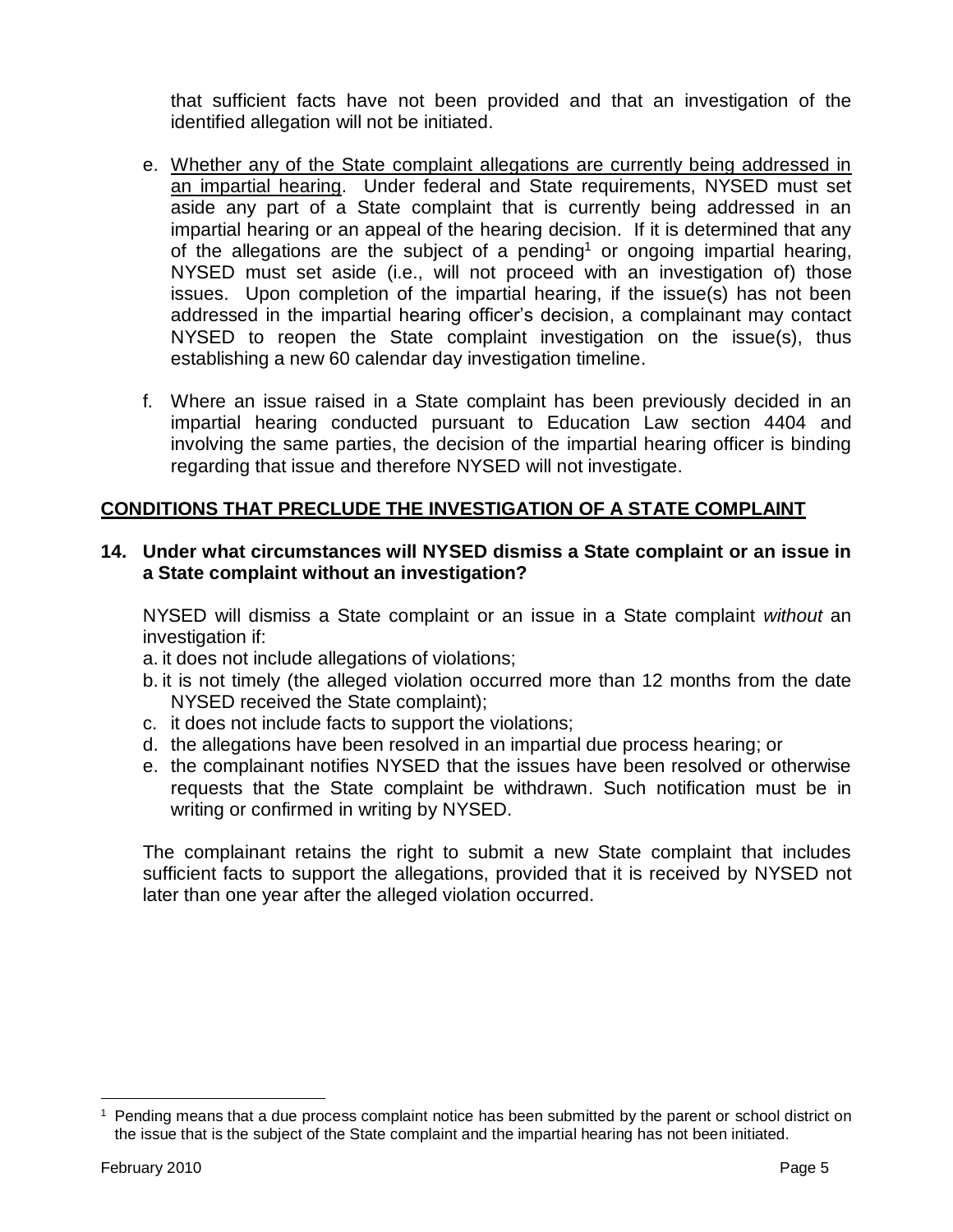### **15. Under what circumstances will NYSED "set aside" an issue in a State complaint?**

NYSED will set aside an issue in a State complaint when it is determined that any of the allegations in a State complaint are the subject of a pending or ongoing impartial hearing or an appeal of the hearing decision. When an issue is set aside, it means that NYSED will not investigate the set aside issue until a decision has been rendered by an impartial hearing officer, and until the complainant submits a request to activate the complaint at the end of the hearing. That request to activate the complaint must include evidence that the issue was not addressed by the impartial hearing.

## **Notification of Receipt of a State Complaint**

### **16. How will NYSED notify the complainant that it has received his/her State complaint?**

NYSED will send the complainant a letter through regular mail. The letter acknowledging the complaint will include the following:

- a. A statement that NYSED received a form/letter from the party requesting investigation of the State complaint and the date it was received.
- b. A list of the allegations to be investigated.
- c. Identification of those allegations that have been dismissed or set aside, if any, and the reasons why.
- d. A statement of the complainant's right to submit additional information, either orally or in writing regarding the allegations in the State complaint and a request that any additional information that the complainant has that is relevant to the investigation be submitted as soon as possible in order for NYSED to complete the investigation and determine the findings within 60 calendar days of the receipt of the complaint. (*Note: NYSED will make a determination on a case by case basis as to whether any additional information submitted by a complainant is a new State complaint or an amendment to an existing State complaint).*
- e. A statement that the State complaint decision will be issued no later than 60 calendar days after the complaint was received by NYSED except when the timeline is extended upon the determination that exceptional circumstances exist requiring the decision to be delayed or when the parties agree to extend timelines to engage in mediation (refer to Timeline for a Complaint section).
- f. The option for the complainant and the school district or public agency to resolve the complaint locally, prior to the completion of the 60 calendar day investigation timeline (refer to the Local Complaint Resolution section).

### **17. How will NYSED notify the school district or public agency that a State complaint against them has been submitted?**

NYSED will notify the school district or public agency in writing that a State complaint has been submitted. The letter that is sent to the school district or public agency will be the same letter acknowledging receipt of the complaint that is sent to the complainant. This letter will include required components that the school district or public agency must address and will provide the following information: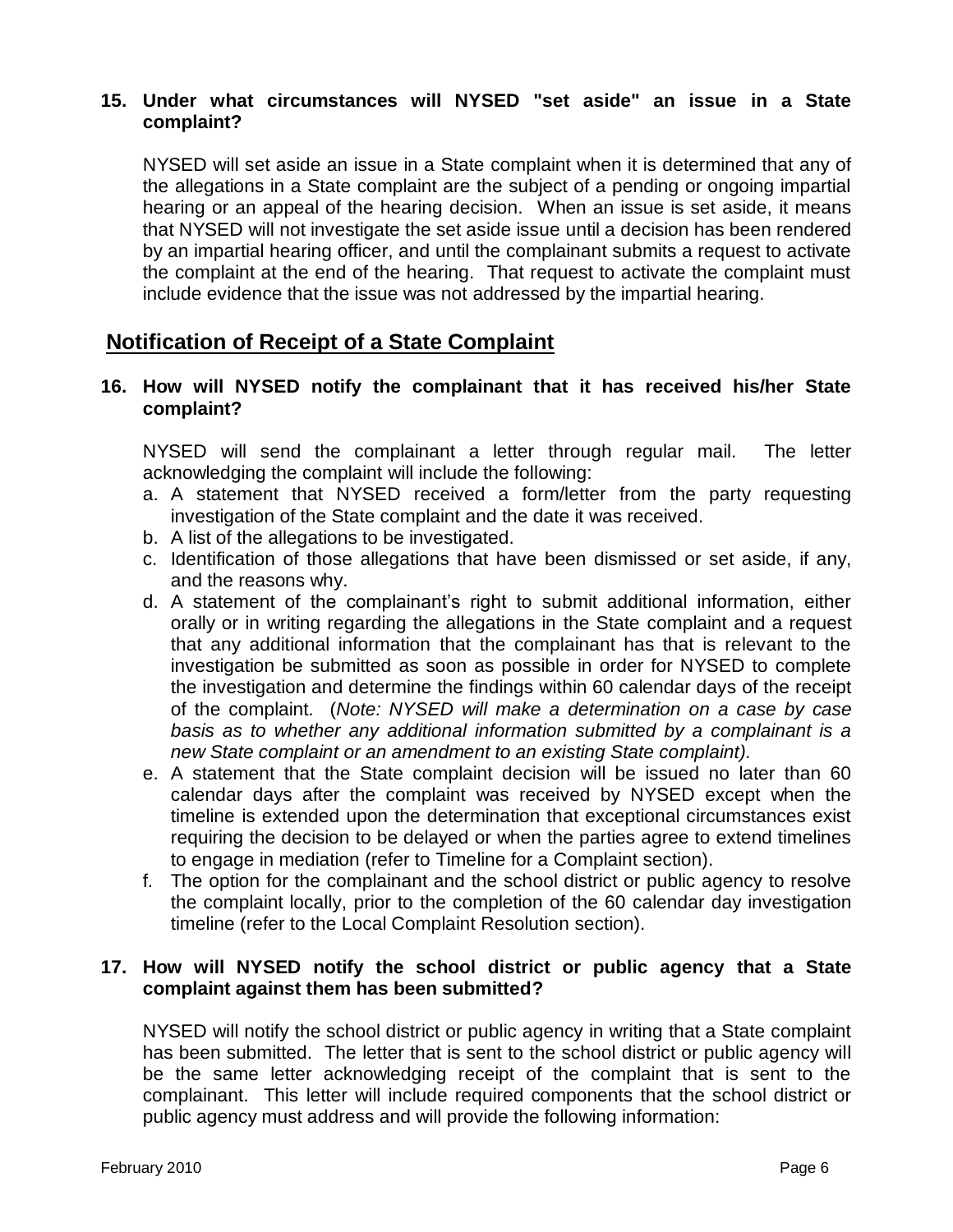- a. A statement of the allegations to be investigated, and those that have been dismissed or set aside.
- b. Identification of initial relevant information that the school district or public agency must submit to NYSED which may include, but is not limited to, such information as:
	- i. student records, including individualized education programs (IEPs) and evaluations;
	- ii. schedules of classes and/or related services sessions;
	- iii. correspondence and notices; and
	- iv. telephone records and other documentation of communication or attempts to communicate with the parents.
- c. A statement that if the school district or public agency does not respond to NYSED's request for information, NYSED will use all available relevant information in reaching its determination in the State complaint.
- d. A statement that the State complaint decision will be issued not later than 60 calendar days after the State complaint was received by NYSED except when the timeline is extended upon the determination that exceptional circumstances exist requiring the decision to be delayed or when the parties agree to extend timelines to engage in mediation (refer to Timeline for a Complaint section).
- e. The option for the complainant and the school district or public agency to resolve the complaint locally, prior to the completion of the 60 calendar day.

### **18. What are the notification requirements related to a State complaint initiated by a third party?**

If the State complaint is initiated by a third party (someone other than the parent, legal guardian or a student 18 years of age or older), NYSED will redact (delete) any personally identifiable information about the student from the letter of findings. The only exception is if the third party submits a written authorization, signed by the parent of the student or consent of a student 18 years of age or older, for the release of personally identifiable information about that student. *(Note: NYSED will send a copy of all correspondence related to the complaint investigation directly to the parent or legal guardian of the student, if known).*

# **Local Complaint Resolution<sup>2</sup>**

## **19. Does the complainant have the opportunity to seek local resolution first?**

Yes. NYSED encourages the parties to reach local resolution of issues that are identified in a State complaint. In the letter acknowledging receipt of the complaint, NYSED will inform the complainant and the school district or public agency of the opportunity to reach a resolution to the issues raised in a State complaint prior to the completion of the 60 calendar day investigation period. If the school district or public

 $\overline{a}$ 

 $2$  The school district must provide parents of a student with a disability with a copy of the Procedural Safeguards Notice when the school district is in receipt of a parent's first State complaint in a school year. For purposes of this requirement, school year means July 1 to June 30.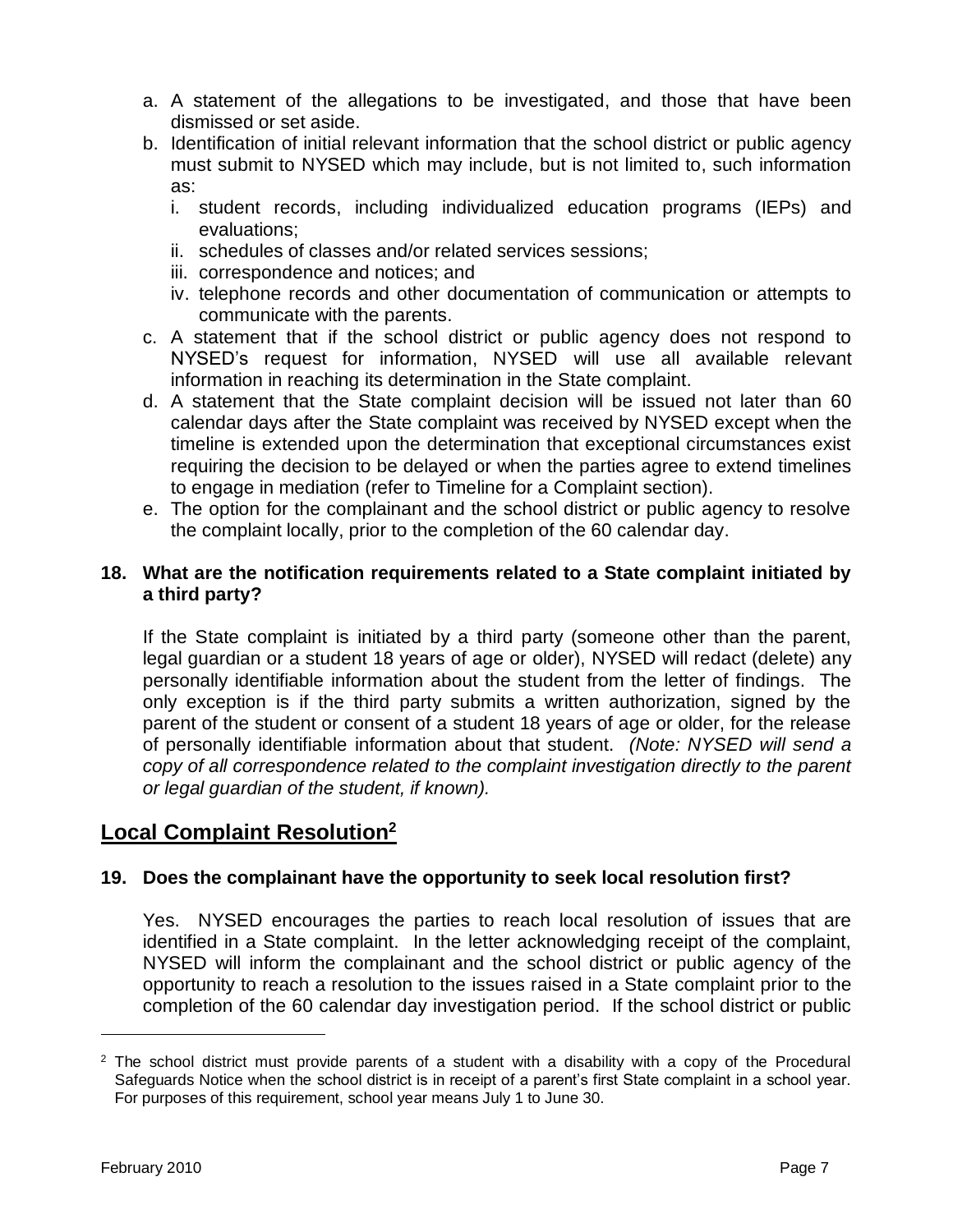agency reach a local resolution, the complaint may be withdrawn (refer to Question 21).

### **20. Can the issues in the State complaint be resolved through mediation?**

Yes. The complainant and the school district or public agency may agree to voluntarily engage in mediation to attempt to resolve the State complaint. If parties agree to mediation, the school district or public agency should inform NYSED of the parties' intention to seek mediation. In this situation, the school district or public agency will implement its procedures for mediation established pursuant to section 200.5(h) of the Regulations of the Commissioner of Education. NYSED may extend the 60 calendar day timeline to issue its State complaint decision if the parties agree to engage in mediation and written notification of such agreement is provided to NYSED.

### **21. What written information must the school district or public agency provide NYSED if the issues in a State complaint have been resolved or corrected before the State issues its findings?**

If the school district or public agency and the complainant reach a local resolution of any or all issues identified in the State complaint prior to the date NYSED issues its findings, the complainant should contact NYSED, in writing or by telephone, to request that the State complaint be withdrawn or that specific issues be dismissed from the State complaint. If there are any remaining issues identified in the State complaint that were not resolved, NYSED will investigate only those allegations. If all issues have been resolved and the State complaint is withdrawn, NYSED will close its investigation of the State complaint and notify the parties. However, NYSED may decide to exercise its general supervisory authority to conduct an investigation and issue findings regarding allegations in a State complaint even in situations when the parties reach an agreement.

## **Withdrawal of a State Complaint**

#### **22. Can a State Complaint be withdrawn?**

Yes. A State complaint may be withdrawn by the complainant at any time prior to the date that NYSED issues the final decision regarding a State complaint. However, NYSED may decide to exercise its general supervisory authority to conduct an investigation and issue findings regarding allegations in a State complaint even in situations when the State complaint has been withdrawn.

#### **23. What must a complainant do to notify NYSED that he/she wishes to withdraw a State complaint?**

A withdrawal of a State complaint may be made by the complainant in writing or by verbal request to NYSED. Upon receipt of a verbal request, NYSED will send a written confirmation of the withdrawal of the State complaint to the complainant with a copy of the confirmation to the school district or public agency.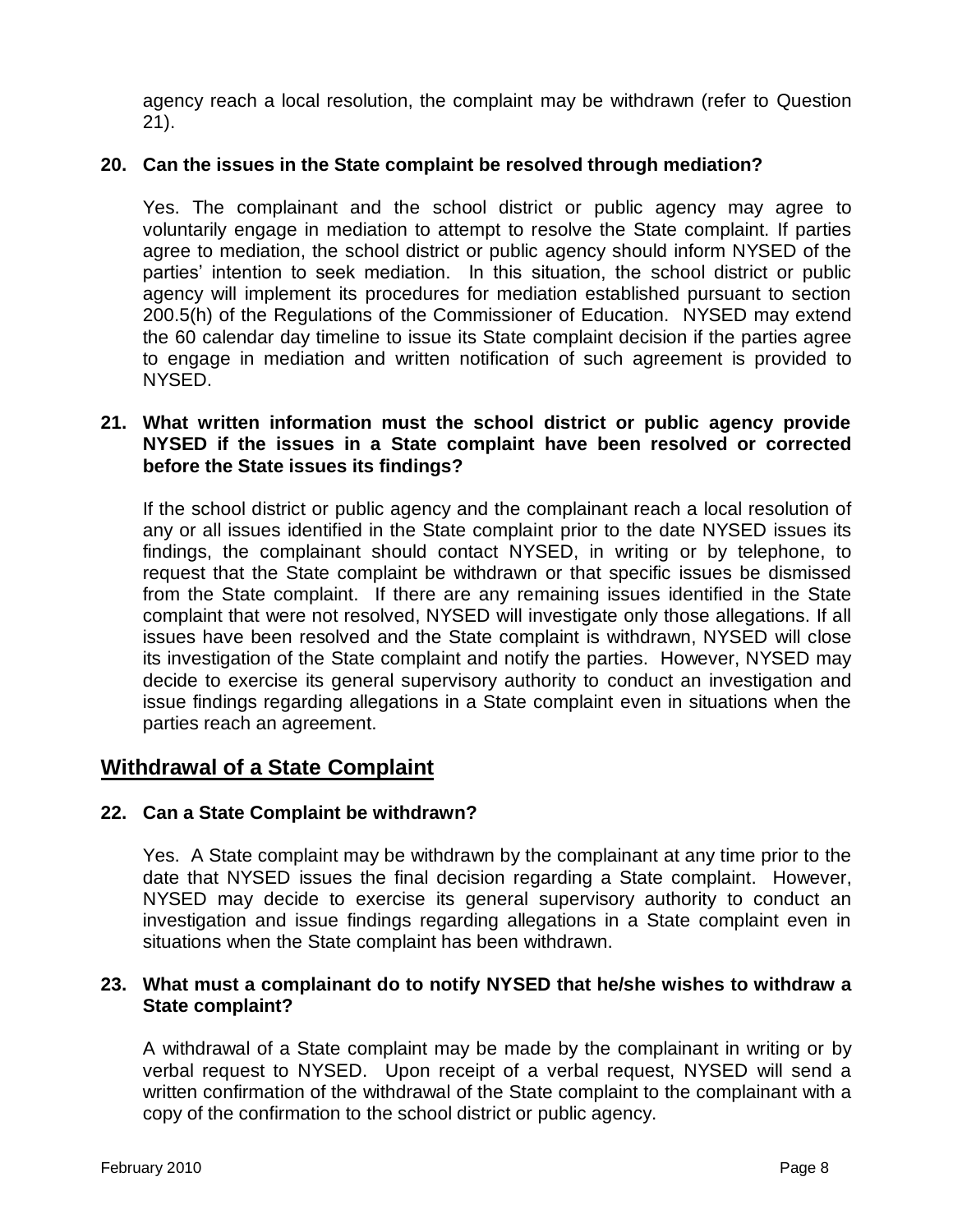### **24. Can the complainant re-file a withdrawn State complaint?**

Yes. Withdrawal of a State complaint does not preclude the complainant from submitting a State complaint at a later date, provided that it is received by NYSED not later than one year after the alleged violation occurred.

## **Investigation of a State Complaint**

### **25. What is the State complaint process?**

The State complaint process includes the following steps. NYSED will:

- a. Determine if the complaint includes the required information identified in Question 13.
- b. Review additional information provided either orally or in writing from the complainant.
- c. Decide whether the school district or public agency must submit a written reply<sup>3</sup>.
- d. Review the school district or public agency's written reply to the complaint, if applicable.
- e. At the discretion of NYSED, conduct additional fact finding, including an on-site investigation if NYSED determines such investigation is necessary.

After review of all relevant information, NYSED will issue a written final decision. The decision will address each allegation in the complaint, contain findings of fact and conclusions, and set forth the reasons for the final decision.

Upon a finding of a violation of federal or State law or regulation relating to the education of students with disabilities, the written findings may include technical assistance activities, negotiations and corrective actions if they are necessary to implement the decision and to achieve compliance.

Upon a finding of failure to provide appropriate services to an individual student with a disability, the final written decision must include remediation of the denial of services and appropriate future provision of services for all students with disabilities.

## **Timeline for a State Complaint**

### **26. How long will it take for NYSED to investigate a State complaint and issue its findings?**

NYSED will issue a letter with findings and conclusions from the investigation to the complainant and the school district or public agency within 60 calendar days of receipt of the State complaint except when the parties agree to mediation to resolve the issues in the State complaint or when a time extension has been determined necessary for exceptional circumstances.

 $\overline{a}$ 

 $3$  At the discretion of the school district or other public agency, the written reply may include a proposal to resolve the complaint. Such notification may also state that the parent who has filed the State complaint and the school district or other public agency have agreed to voluntarily engage in mediation.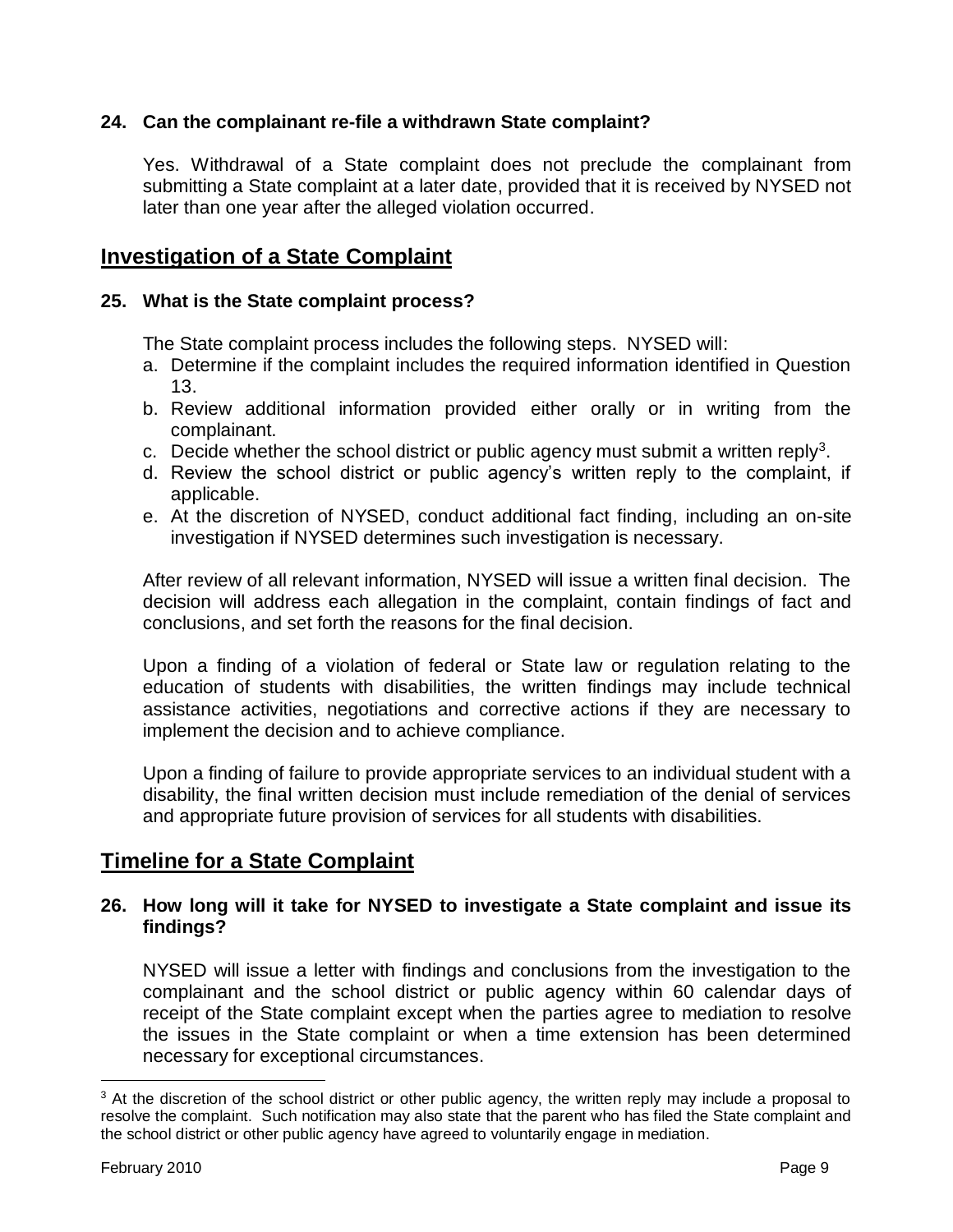### **27. What exceptional circumstances could result in a NYSED decision to extend the 60-day time line? (Rev. July 2011)**

NYSED may, at its sole discretion, determine that the timelines to issue its findings of fact and conclusions in regard to a particular State complaint need to be extended for extenuating circumstances. Extensions to the 60-day timelines are considered only to the extent the extenuating circumstance would preclude NYSED from completing its investigation and issuing its findings within 60 days. Extensions will be authorized only for the minimum length of time necessary to complete the investigation and issue the findings. Examples of extenuating circumstances include, but are not limited to:

- Delayed availability of one or more key interviewees;
- An extensive volume of information about the allegations that needs to be reviewed and considered;
- Unusually high number of interviewees for NYSED to contact, including where multiple districts or programs are involved;
- Extended illness or family emergency of either party involved in the State complaint to the extent that the unavailability of the parties impacts the investigation of the State complaint;
- NYSED receives a revised State complaint that includes additional information regarding the allegations such that the amount of new information to be considered and/or timing of receipt of new information will require significant additional time. (The submission of additional information by the complainant which constitutes a new State complaint will require a new letter acknowledging receipt of the new complaint and initiation of a new 60 calendar day timeline); and/or
- NYSED receives a State complaint in the native language of the complainant or other mode of communication used by the complainant will require additional time for translation and/or transcribing of the State complaint.

#### **28. How will parties know if an extension has been granted?**

NYSED will inform all parties in writing of the date by which it will issue a letter with its findings and conclusions from the investigation and the circumstances requiring the extension.

## **Findings of the Investigation**

#### **29. What do the findings and conclusions of a State complaint include?**

Following the completion of the investigation, NYSED will issue a letter with its findings and conclusions resulting from the investigation. The letter with the investigation findings will constitute NYSED's final decision on the State complaint that:

- a. addresses each allegation NYSED investigated in the State complaint;
- b. identifies findings and conclusions;
- c. sets forth the reason(s) for the final decision regarding each allegation; and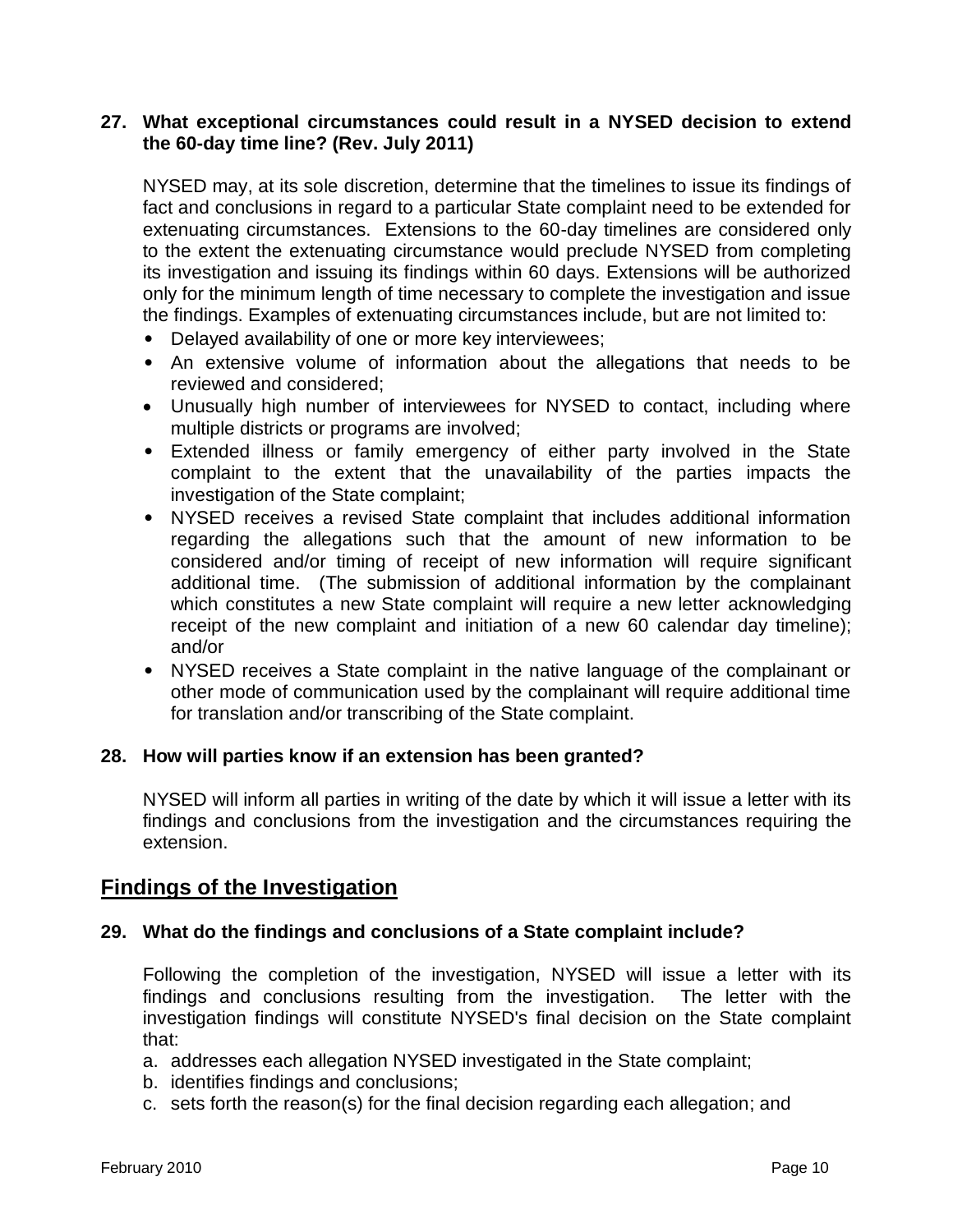d. sets forth corrective action(s) required, if any, to resolve any noncompliance and the timeline for such actions.

### **30. Who receives the letter of findings?**

The letter with the findings of the investigation will be sent to the complainant and the superintendent or lead administrator of the school district or public agency involved in the State complaint.

### **31. Will the student be named or otherwise identified in the report if the State complaint was filed by a third party?**

No. If the State complaint is filed by a third party (someone other than the parent, legal guardian or a student 18 years of age or older), NYSED will redact (i.e., delete) any personally identifiable information about the student from the final letter with the investigation findings. The only exception is if the third party submits a written authorization, signed by the parent of the student or consent of a student 18 years of age or older, for the release of personally identifiable information about that student. *(Note: NYSED will send a copy of the findings of fact and conclusions directly to the parent or legal guardian of the student, if known).*

## **Corrective Action**

### **32. What actions are taken by NYSED when it is determined that a school district or public agency has violated federal and State law and regulation relating to the education of students with disabilities?**

If NYSED finds that the school district or public agency violated a federal or State law or regulation relating to the education of students with disabilities, the letter with the findings of the investigation to the school district or public agency will specify the violation, the corrective action(s) the school district or public agency must take and the timeline for achieving compliance. The corrective action will depend on the type of violation and the circumstances pertaining to the violation. NYSED will monitor and enforce correction of noncompliance and required resolution of the complaint.

### **33. What possible actions may NYSED require of a school district or public agency when NYSED finds the student with a disability was denied a free appropriate public education (FAPE)?**

If NYSED finds that the school district or public agency has violated a federal or State law or regulation relating to the failure to provide appropriate services to an individual student with a disability, the letter with the findings of the investigation will identify actions the school district or public agency must take to:

- a. provide remediation of the denial of services, which could include, as appropriate, compensatory services, the awarding of monetary reimbursement, or other corrective actions which are appropriate to the needs of the individual student; and
- b. ensure the appropriate future provision of services for all students with disabilities.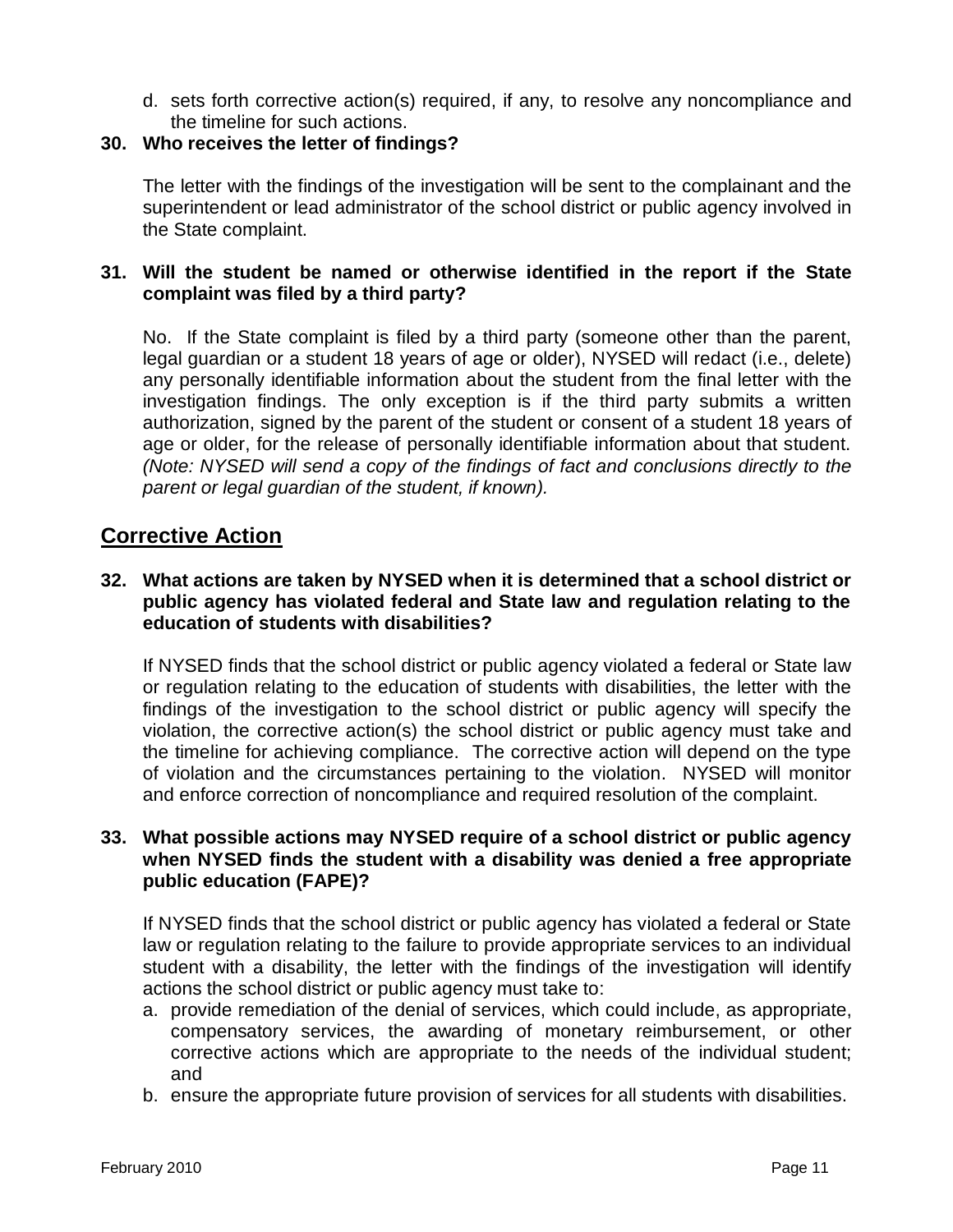#### **34. May a school district or public agency propose a corrective action to correct a compliance issue?**

Yes. The school district or public agency may propose to correct a compliance issue related to a State complaint allegation at anytime during an investigation to resolve one or more of the allegations. NYSED may accept, reject or modify the proposal to ensure that the district will achieve compliance.

### **35. What happens after NYSED issues its findings and corrective action to the school district or public agency?**

NYSED ensures effective implementation of its decision through actions which include, but are not limited to, technical assistance activities and monitoring of corrective actions the district has taken to demonstrate compliance. NYSED will determine when the school district or public agency completed the corrective action and achieved compliance. The State complaint file will remain open until proof of compliance with the corrective action is obtained and approved by NYSED. Upon approval of proof of compliance with the corrective action(s), NYSED will send a closure letter to the school district or public agency and the complainant who initiated the investigation indicating that the complaint has been closed.

## **Disagreement with the Findings of a State Complaint**

### **36. Can the findings of a State complaint be appealed? (Rev. July 2011)**

No. Except as explained in questions 38 and 39 below, NYSED's decision regarding a State complaint is final and cannot be appealed to the State Education Department. NYSED will, however, correct any errors that have been made in the Statement of Facts presented in the written final decision. If either party believes that any facts presented in the written final decision include an error, the party may notify NYSED, in writing, within 15 calendar days of the date of the decision. Requests for correction not received within the 15 calendar day timeline will not be reviewed.

A request for correction must:

- identify the factual error, including the page number and section of the written final decision on which the error appears and where, in the originally-submitted documentation, information exists to support the party's claim that a factual error was made;
- explain why the party believes the fact is an error; and
- indicate how the error affects the conclusion of the investigation.

To ensure that the other party has knowledge that a request for correction has been made, a copy of the request should be sent to that party, at the same time it is submitted to NYSED.

Upon review, NYSED will issue a written response clarifying/correcting the factual error or notifying the parties that no factual error was found and no further action will be taken. If it is determined that a factual error affects NYSED's written final decision,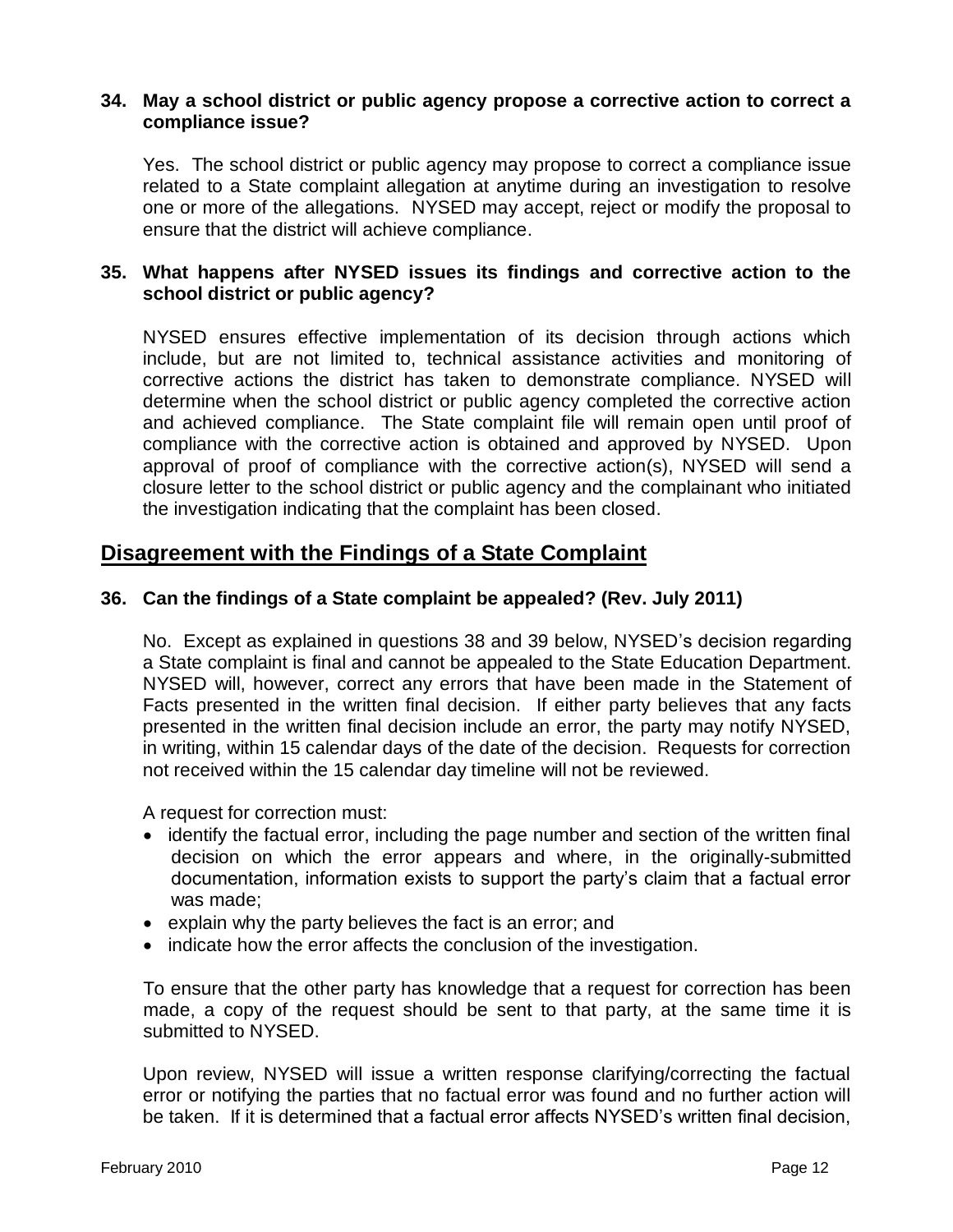NYSED will issue an amended decision to both parties, including, if appropriate, revised corrective actions. The timeline for implementing the corrective actions the school district or public agency must take to achieve compliance specified in the original final written decision cannot be delayed while the request for correction is being reviewed.

### **37. Can the complainant request an impartial hearing regarding issues raised in a State complaint if he/she disagrees with the State complaint findings of fact and conclusions?**

Yes. Where the State complaint involves the rights of an individual student, upon receipt of an adverse decision rendered in a State complaint, the complainant or the school district may initiate an impartial due process hearing to address the issues raised in the State complaint, provided that the subject of the complaint involves an issue about which a due process hearing can be filed and the two-year statute of limitations for due process hearings has not expired.